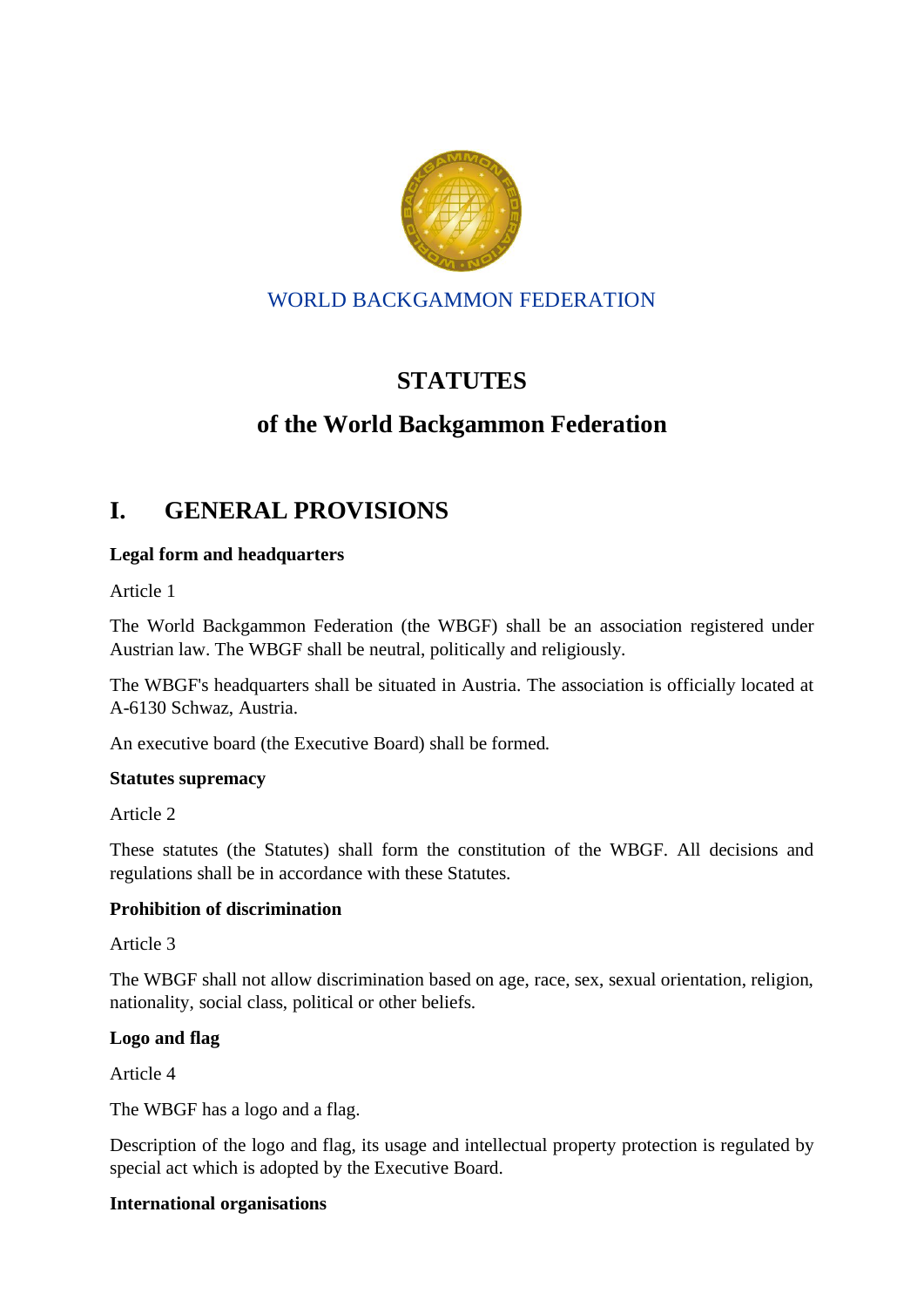Article 5

The WBGF may join other international organisations by the decision of its general assembly (the General Assembly).

# **Objectives**

Article 6

The objectives of the WBGF shall be to:

a) develop, improve, expand and promote backgammon as a mind sport according to principles of Olympic and sports rules;

b) deal with all questions relating to tournament backgammon taking place in all member nations and where otherwise invited;

c) organise and conduct international backgammon competitions and tournaments at a global level;

d) promote unity among its member nations (Member Associations) in matter relating to international backgammon;

e) safeguard the overall interests of Member Associations;

f) act as a representative voice for the global backgammon family as a whole; and

g) respect the interests of Member Associations, settle disputes between Member Associations and assist them in any matter upon request.

The WBGF shall seek to achieve its objectives by implenting any measures it deems appropriate, such as setting down rules, entering into agreements or conventions, taking decisions or adopting programmes.

# **Activities**

Article 7

The WBGF's activities are:

- coordination of activities and preservation and promotion of its members' interests

- establishment of the development of backgammon policies at a global level

- regulation of the competitions system at a global level

- organisation and conduct of sporting events, particularly an official global championship (the WBGF Team and Individual Championships) and other competitions at a global level

- adoption and implementation of WBGF tournament rules and adoption of acts in connection with their application

- establishment of evaluation and categorization of players, particularly by ratings and titles

- encouragement of development of national organisations, particularly by assisting the establishment of national federations, where none currently exist

- encouragement of ethical and moral standards in sports, respect of human dignity, fair play, tolerance, nonviolence and a general sporting culture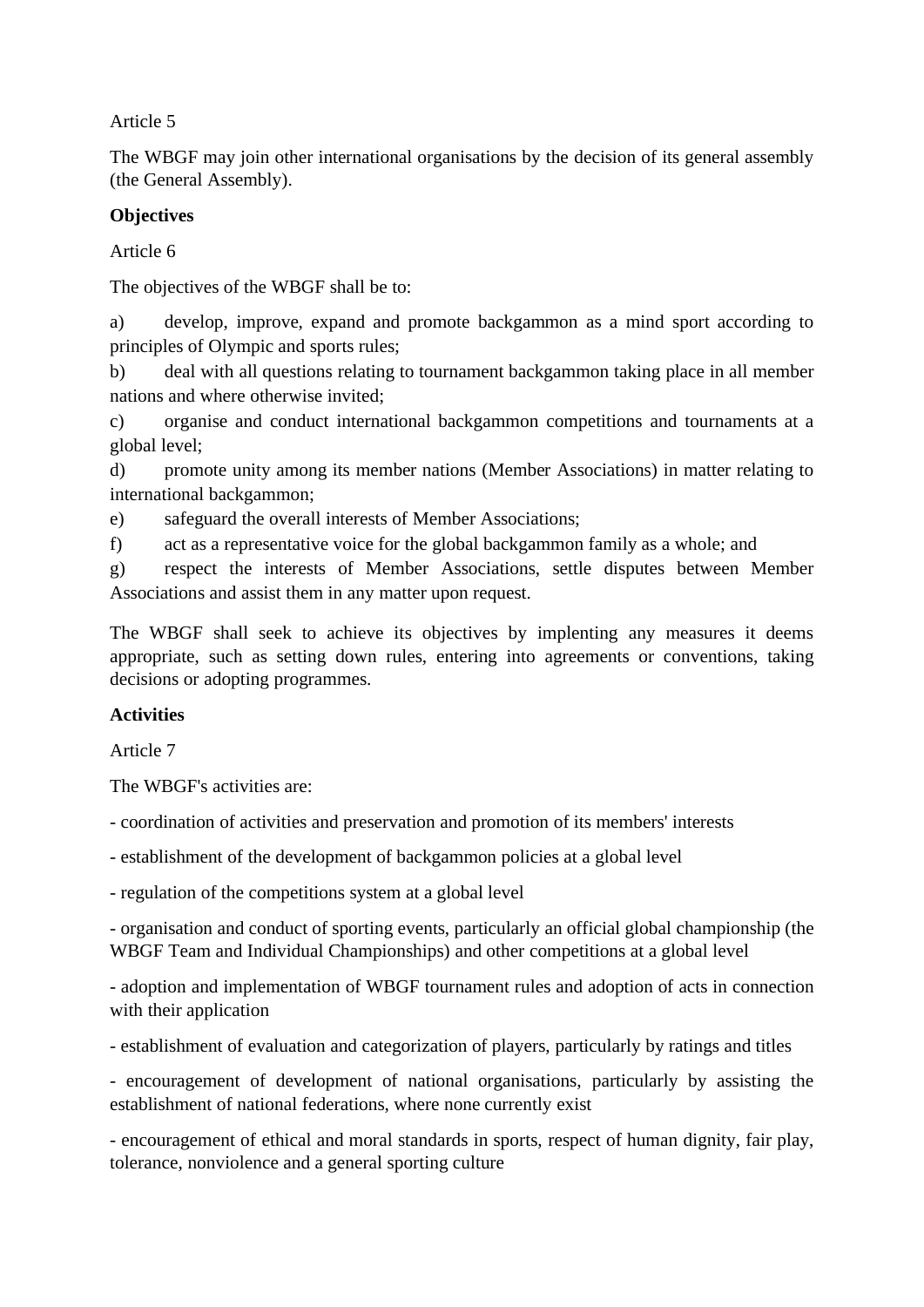- advocacy for legal recognition of backgammon as a mind sport on the national and international stage

- perform any other tasks which have been determined pursuant to these Statutes and any other applicable rules and regulations

- the pursuit of its own commercial objects in accordance with any applicable laws or regulations in order to finance its activities

# **Cooperation**

Article 8

The WBGF shall perform the objectives and activities referred to in Articles 6 and 7 of these Statutes directly and in conjunction with its members.

In order to achieve such objectives and activities, the WBGF shall cooperate with any national authorities and international organisations when necessary.

#### **Official language**

Article 9

The official language of the WBGF shall be English.

# **II. MEMBERSHIP**

#### **Membership**

Article 10

Membership of the WBGF is open to any national backgammon associations, based in a country which is a member of the United Nations (the UN) or has a National Olympic Committee which is recognised by the International Olympic Committee (the IOC), and which is responsible for the organisation and implementation of backgammon-related matters in the territory of such country and which freely and voluntarily accepts the WBGF's statutes, rules, objectives and activities.

Where an application to join the WBGF is received from any national backgammon association based in a country which is not a member of the UN and does not have a National Olympic Committee which is recognised by the IOC, it shall be put to a vote of the Executive Board whereby: (i) if the Executive Board by a simple majority vote to reject such application, it shall be rejected; or (ii) if the Executive Board by a simple majority vote to accept the consideration of such application, it shall be put to a simple majority vote of the Full Member Associations of the WBGF which may be convened either at the General Assembly or conducted by other communication means including email, telephone, social media or any other method or combination of methods adopted by the Executive Board.

At the General Assembly, decisions on the final admission of new member associations shall be made before any other order of business except modificatons of the statutes. A new member can then fully participate in all matters of the WBGF, in accordance with the membership status that it has been accorded, including any rights to vote, from the moment it is accepted for membership by the General Assembly.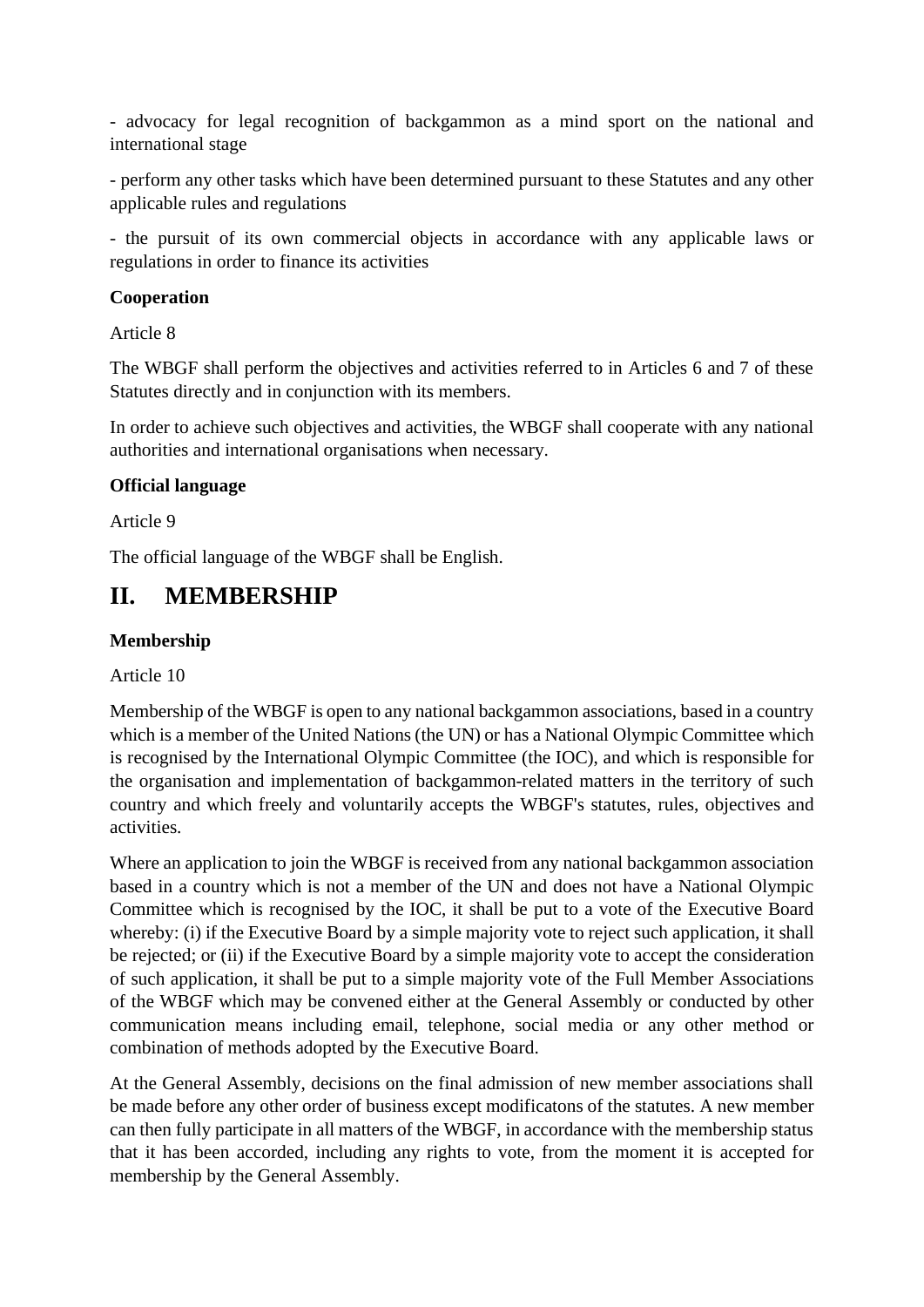Membership may also be permitted, to those non-profit backgammon associations which are overseas territories of, and have sports autonomy from, the parent state organisation, if such an organisation is in existence and subject to the consent of such parent state organisation, such consent not to be unreasonably withheld.

Subject to any exceptions otherwise referred to herein, only one association per state or territory shall be permitted to become a member.

# **Membership types**

Article 11

Member Associations may be of one of only three types, Full Member Associations, Associate Member Associations or Observer Member Associations.

Full Member Associations are those which the WBGF considers fully responsible for backgammon regulation in their states or territories and who have all rights and obligations from these Statutes.

Associate Member Associations are those which the WBGF considers not sufficiently developed. Associate Member Associations have the right of participation in WBGF's bodies, but without voting rights. Associate membership can last a maximum of two years, after which the Executive Board shall reconsider their membership status.

Observer Member Associations are those which the WBGF exceptionally considers as not yet fulfilling all the criteria of being Full Member Associations or Associate Member Associations but where there is a mutual understanding that at an unspecified future time they may fulfill such criteria and be considered for Full Member Association or Associate Member Association status.

# **Admission**

Article 12

A national backgammon association that wishes to become a member of the WBGF shall submit a written application for admission.

The Executive Board may admit a national backgammon association into membership.

The General Assembly at the next session shall have the power in its discretion to approve or reject the decisions of the Executive Board regarding admission of the national backgammon associations.

# **Rights of Member Associations**

Article 13

Only Member Associations shall have the following rights:

a) to take part in and exercise their voting rights at the General Assembly. For the avoidance of doubt and notwithstanding anything to the contrary herein, Associate Member Associations and Observer Member Associations are not permitted voting rights;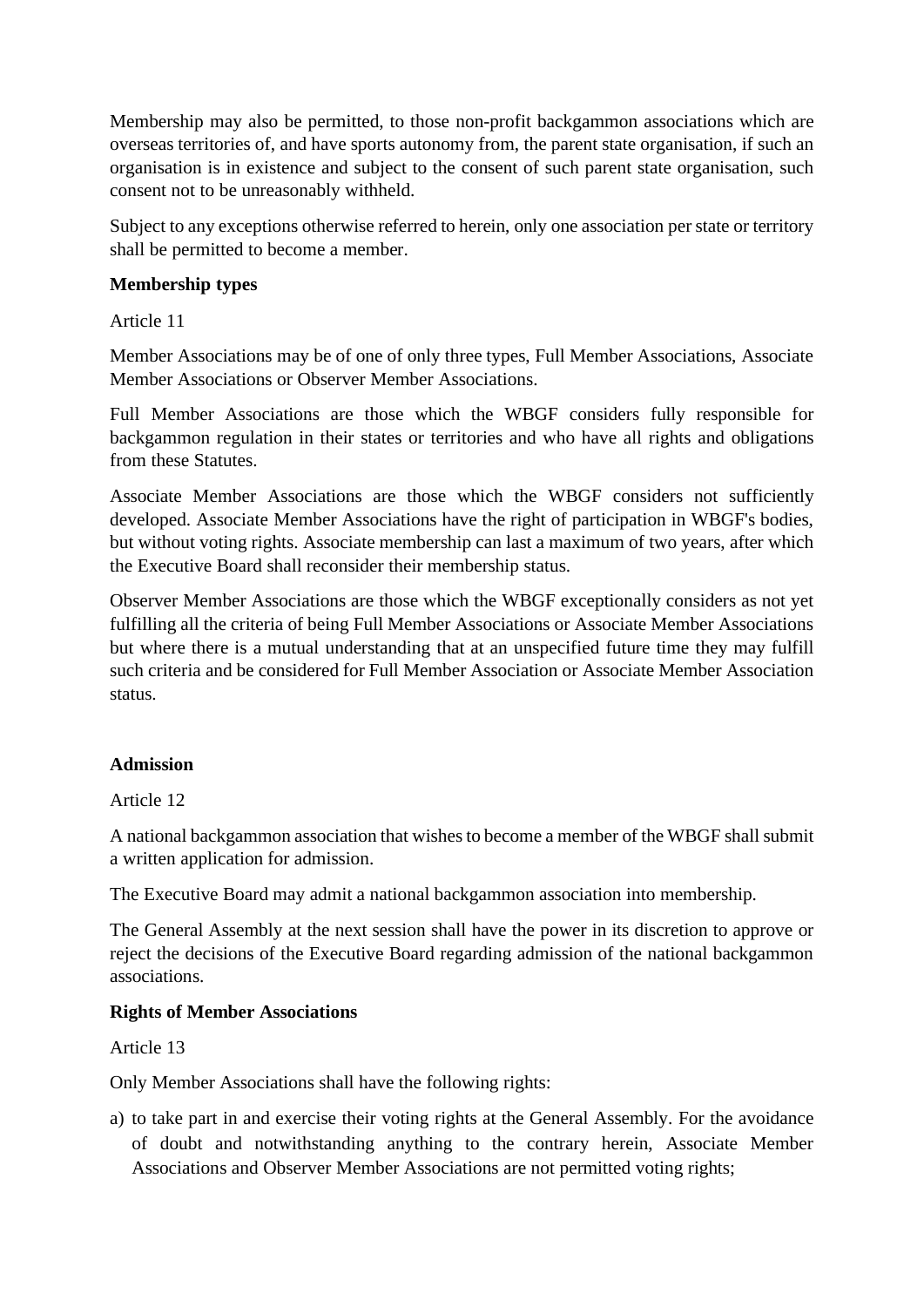- b) to draw up proposals for the agenda of the General Assembly. Observer Member Associations shall not have this right;
- c) to propose candidates from their own association for the election of the President of the WBGF, the members of the WBGF Executive Board and any of its committees. Observer Member Associations shall not have this right;
- d) to take part in WBGF competitions with their representative teams and to enter their players for such competitions; and
- e) to excercise all other rights granted to them by these Statutes and regulations and decisions made under them.

# **Obligations of Member Associations**

# Article 14

Member Associations apart from Observer Member Associations shall have the following obligations:

- a) to observe the principles of loyalty, integrity and sportsmanship in accordance with the principles of fair play;
- b) to comply with these Statutes and regulations and decisions made under them; and
- c) to respect and abide by the WBGF Tournament rules.

Member Associations apart from Observer Member Associations shall include the spirit of these obligations in their own constitutions.

Member Associations apart from Observer Member Associations shall manage their affairs independently and with no influence from third parties. Member Associations shall provide in their statutes for a procedure guaranteeing that their executive body is freely elected and that their other bodies are elected or appointed in a completely independent way. Any body or decision from a body that has not been elected or appointed in compliance with such a procedure, even on an interim basis, shall not be recognised by the WBGF.

Member Associations apart from Observer Member Associations shall communicate to the WBGF any amendment of their statutes translated, if necessary, into the official language of the WBGF.

Observer Member Associations shall be expected to collaboratively work towards meeting these obligations and at which time they may be considered for Full Member Association or Associate Member Association status.

All Member Associations shall be obliged to pay the annual membership fee then in effect by no later than the General Assembly each year.

All Member Associations shall be obliged to notify the WBGF in detail of any ethical or disciplinary matters concerning any individual or group of individuals that such Member Association becomes aware of in order to assist the WBGF in achieving its objectives as specified in Article 6 above.

# **Withdrawal and Termination of Membership, Exclusion, Dissolution of a Member Association**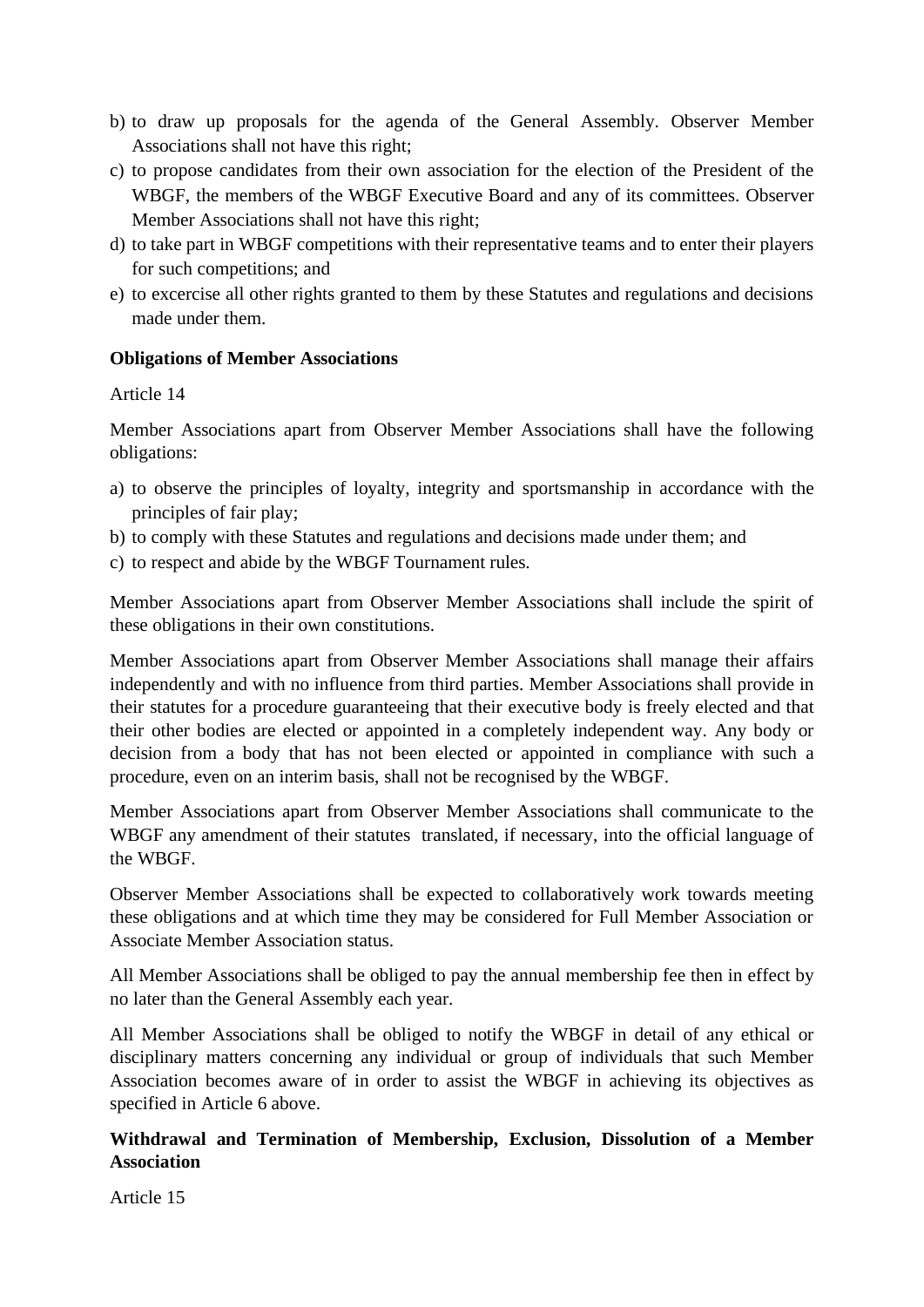A Member Association may withdraw its membership at the end of the WBGF's financial year, provided that it has given a minimum of six months' written notice to the body administering the WBGF (the Administration).

If a Member Association is dissolved, its membership of the WBGF shall terminate at the same time.

A Member Association may be excluded from the WBGF if it has:

- a) failed to settle its financial obligations towards the WBGF; or
- b) seriously breached these Statutes or a regulation or decision made under them; or
- c) lost its qualified status as a representative national backgammon association.

The exclusion of a Member Association shall be decided by the General Assembly. The exclusion must be supported by two-thirds or more of the General Assembly, and at least half of the total number of Member Associations must be present.

A Member Association shall be obliged to settle all outstanding financial obligations due to the WBGF prior to its withdrawal or dissolution and/or the termination of its membership.

# **Suspension**

Article 16

If, in the opinion of the Executive Board, a Member Association has commited a serious breach of these Statutes or regulations and decisions made under them, the Executive Board shall be entitled to suspend the membership of the Member Association with immediate effect.

A Member Association may in particular be suspended if:

- a) it can no longer be considered as fully responsible for the organisation of backgammonrelated matters in its territory; or
- b) it is no longer in a position to perform its statutory tasks in an appropriate manner; or
- c) the smooth running of competitions organised under its auspices in no longer guaranteed; or
- d) the free election of its executive body is no longer ensured.

Any suspension shall be submitted to the next General Assembly for consideration as to whether or not the Member Association should be excluded, or the suspension lifted or continued. If the General Assembly does not consider the matter, the suspension shall cease.

# **III. ORGANS**

# **Organs**

Article 17

The organs (each an Organ and together the Organs) through which the WBGF may act shall be:

- the General Assembly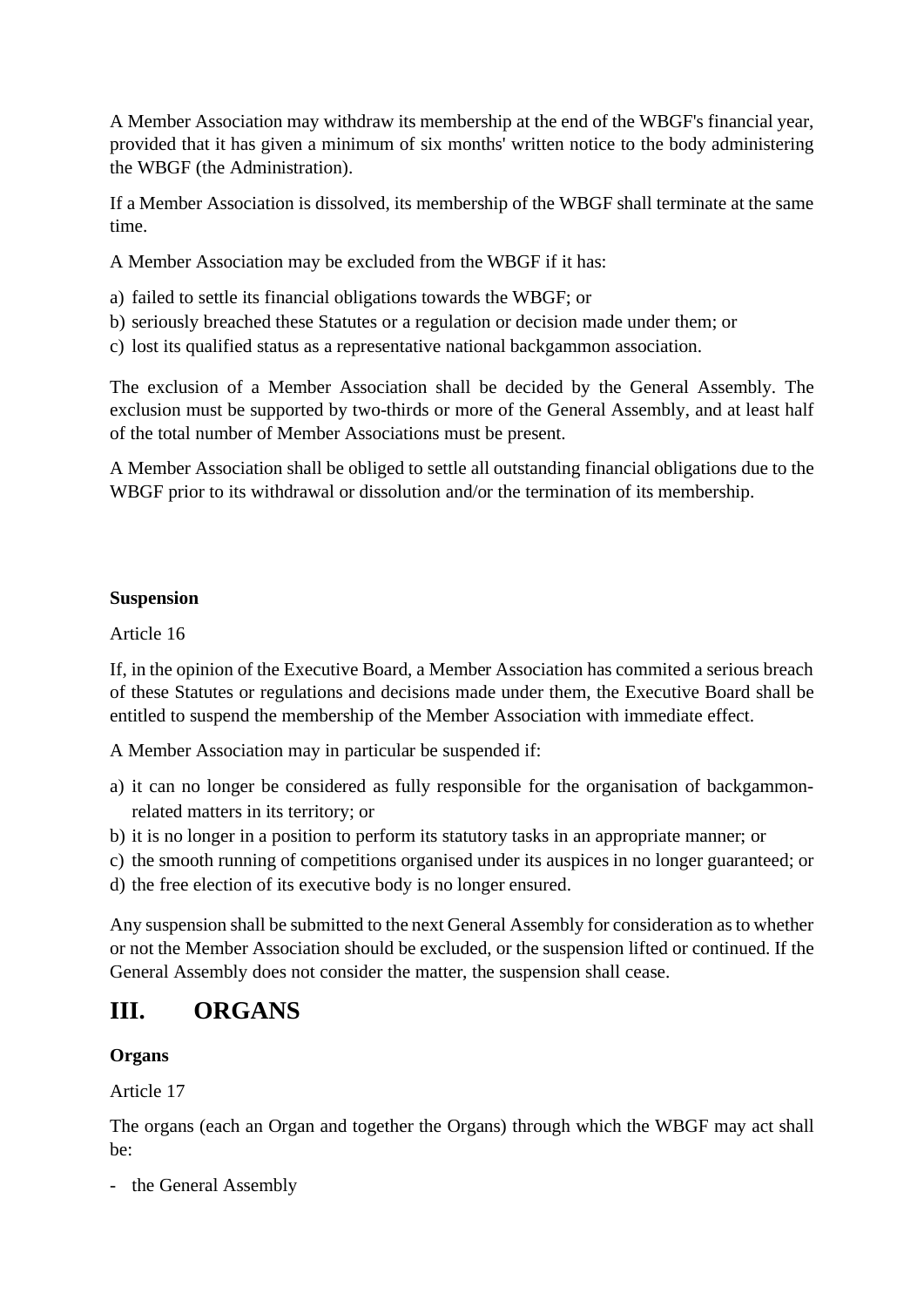- the Executive Board
- its president (the President)
- its general secretary (the General Secretary) and Administration

# **1. GENERAL ASSEMBLY**

#### **General**

Article 18

The General Assembly shall be the supreme organ of the WBGF.

Only a duly convened General Assembly shall have the power to make decisions.

The General Assembly is convened by the President or the Executive Board.

#### **General Assembly: Powers, Notice, Agenda**

Article 19

A General Assembly shall be held every year.

Matters within the power of General Assembly shall be the:

- election of tellers;
- election of three delegates to verify the minutes of the General Assembly;
- receipt and consideration of the President's and Executive Board's report;
- receipt and consideration of the Administration's report by the General Secretary;
- acknowledgement of the financial report as well as approval of annual accounts and annual budget;
- election, dismissal and recall of the President of the WBGF;
- election, dismissal and recall of the members of the Executive Board;
- amendment of the Statutes;
- consideration and taking of decisions on proposals;
- consideration of membership applications and the exclusion of a Member Association;
- decisions on the lifting or continuation of the suspension of a Member Association, Executive Board member or a member of another body;
- consideration of proposals for the dismissal of a member of the Executive Board or any appeals committee (such Appeals Committee);
- receipt and consideration of the minutes of the previous General Assembly in accordance with Article 15, if necessary:

Notice of a General Assembly shall be given in writing at least three months in advance. The official invitation to attend the General Assembly shall be sent out at least four weeks before the General Assembly is due to take place, together with the agenda, which shall be drawn up by the Executive Board.

# **Extraordinary General Assembly: Powers, Notice, Agenda**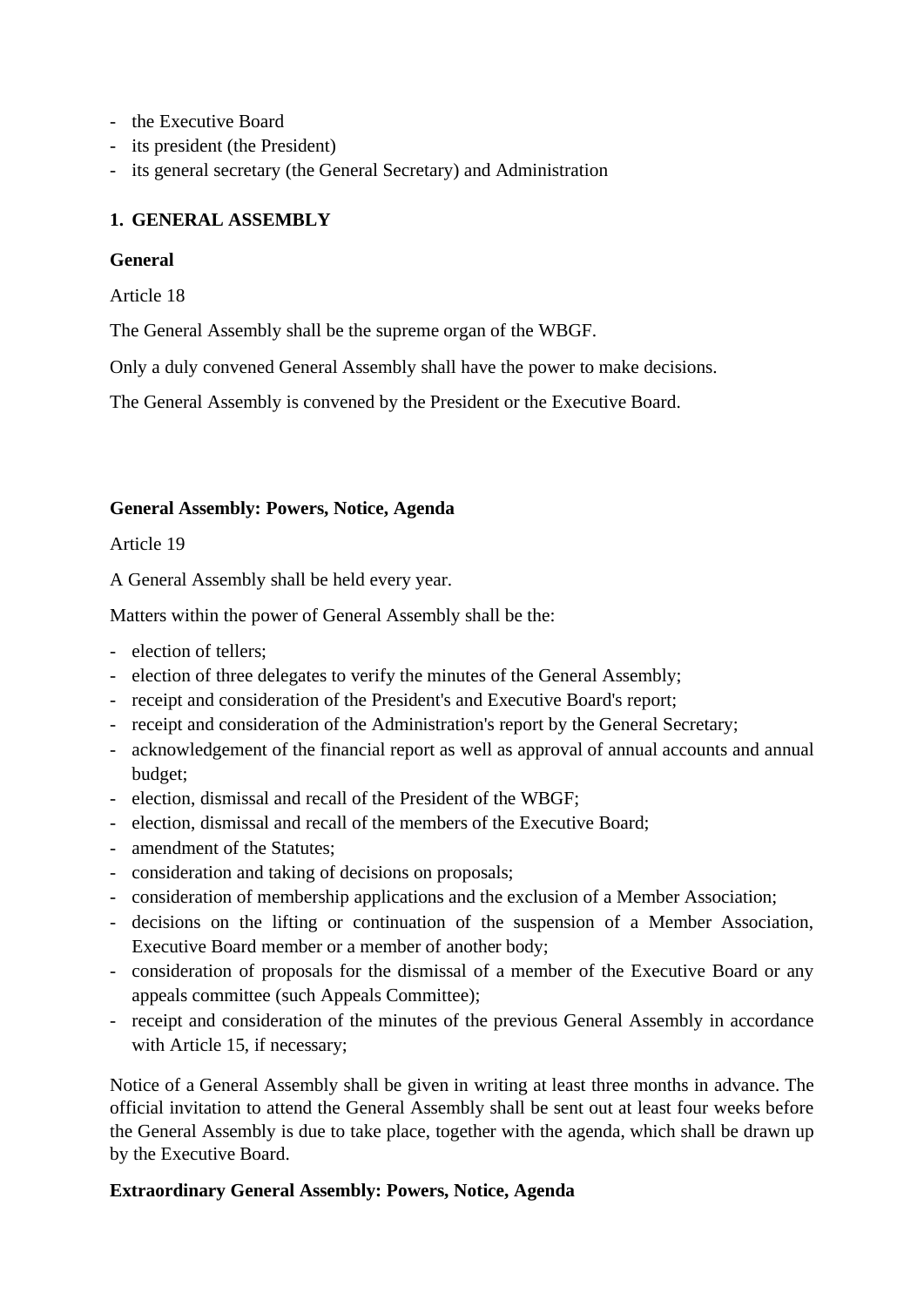#### Article 20

An extraordinary General Assembly (an Extraordinary General Assembly) may be convened by the Executive Board, or at the written request of at least one tenth of the Member Associations, stating the items to be placed on the agenda.

If convened by at least one tenth of the Member Associations, an Extraordinary General Assembly shall be held within one month of the date of the written request. Notice of an Extraordinary General Assembly shall be endeavoured to be sent out at least two weeks before it is due to take place.

The agenda, which shall be drawn up by the Executive Board, shall be sent out together with the notice of the Extraordinary General Assembly. Items may also be placed on the agenda by the Executive Board.

An Extraordinary General Assembly may be held in any manner deemed reasonable by the Executive Board including by remote access by participants using social media platforms such as Skype.

# **Proposals of Member Associations**

#### Article 21

A Member Association wishing to include a proposal on the agenda for a General Assembly must submit it in writing to the Administration at least four weeks before the General Assembly is due to take place. In exceptional circumstances the Executive Board may waive this requirement. The proposal must be clearly formulated, together with brief reasons for the proposal.

# **Chairman of General Assembly, Acting Chairman, Casting Vote**

#### Article 22

The President or, in his absence, a vice president (the Vice President) elected by the Executive Board shall act as chairman (the Chairman) of the General Assembly. If the Vice President is not present either, the longest-serving member of the Executive Board shall chair the General Assembly.

In the event of a tie in any vote, the Chairman shall have the casting vote.

# **Minutes**

# Article 23

Minutes of all business at the General Assembly shall be taken.

The delegates elected to verify the minutes shall do so in order that minutes may be sent out to Member Associations within 90 days following the General Assembly. The minutes shall be regarded as approved if, within 30 days of their dispatch, no objections are raised by the registered letter to the Administration. In the event that any objections are received, the minutes shall be placed on the agenda of the next General Assembly for consideration.

# **Voting rights**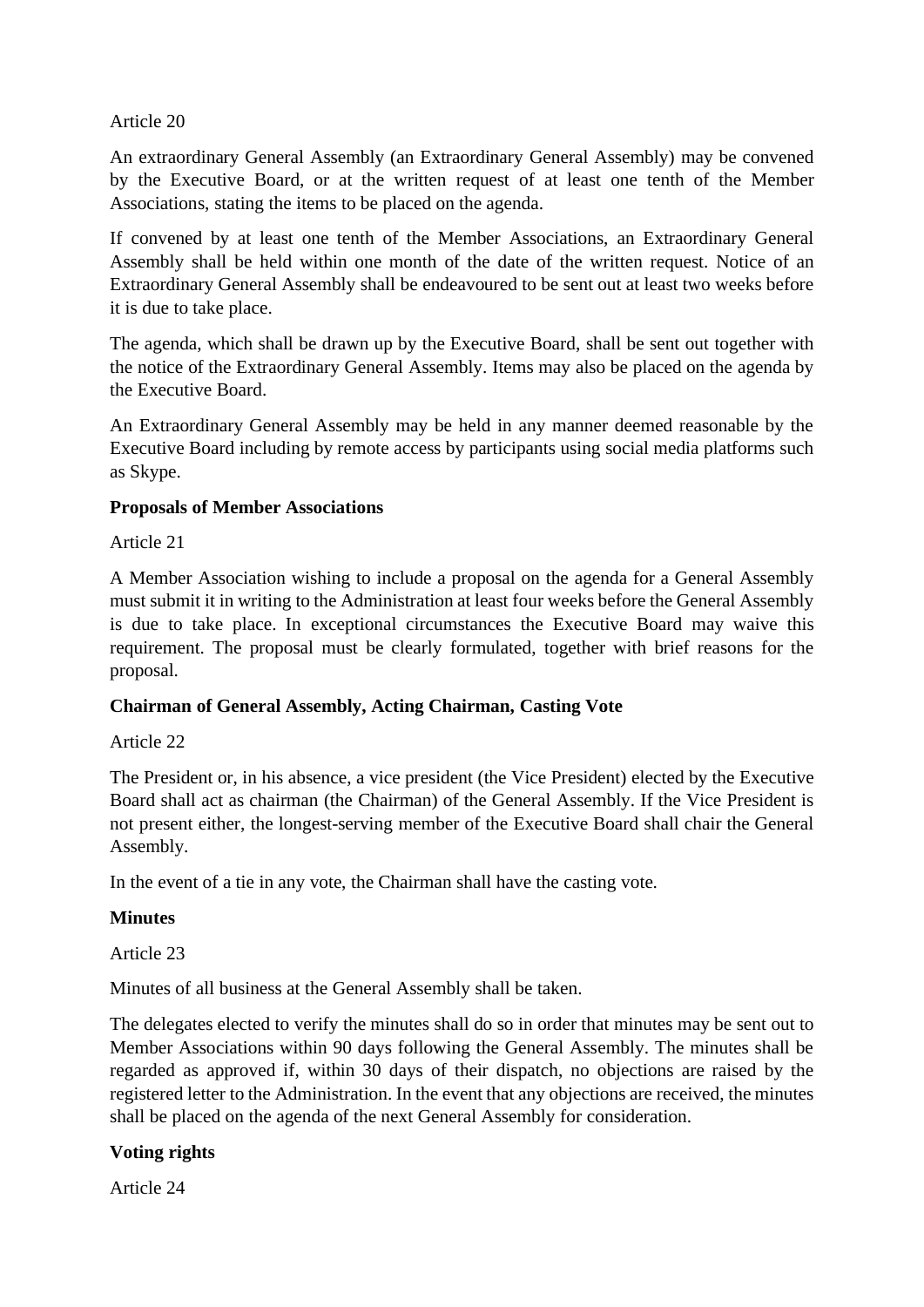Each Full Member Association shall have one vote which shall be exercised on its behalf by one of its representatives (Delegate).

Votes by proxy shall be permitted.

Voting shall be open, unless the General Assembly decides otherwise.

Unless otherwise prescribed in these Statutes, a proposal shall be passed if supported by a simple majority of the valid votes cast. Abstensions shall not be counted. In the event of a tie, the Chairman of the General Assembly shall have a casting vote.

Suspended Member Associations and Associate Member Associations shall not have the right to vote.

# **Elections**

Article 25

In respect of elections, a person shall be elected in the first ballot if supported by an absolute majority (more then half) of the valid votes cast. If no election is made, there shall be a second ballot, in which the persons supported by a simple majority (most votes) shall be elected. In the event of a tie in the second ballot, there shall be a third ballot, in which the person supported by a simple majority shall be elected. In the event of a tie in the third ballot, election shall be determined by the casting vote of the Chairman.

Elections may be by secret ballot. If the number of candidates is equal to the number of vacant positions, the General Assembly may decide to proceed otherwise.

The President and at least three members of the Executive Board shall be elected during any even-numbered year. The other members of the Executive Board shall be elected during any odd-numbered year.

# **Coming into Force of Decisions**

Article 26

General Assembly decisions shall be binding on all Member Associations.

Unless otherwise stated, a decision shall come into force three months after the end of the General Assembly. The General Assembly may decide that a decision shall come into force at an earlier or later date.

# **2. EXECUTIVE BOARD**

# **Composition**

Article 27

The Executive Board shall consist of the President and at least six other members elected by the General Assembly.

The Executive Board shall not include more then one representative of the same Member Association.

The Executive Board shall elect the Vice President and a treasurer (the Treasurer) among its members. The President shall be entitled to propose candidates.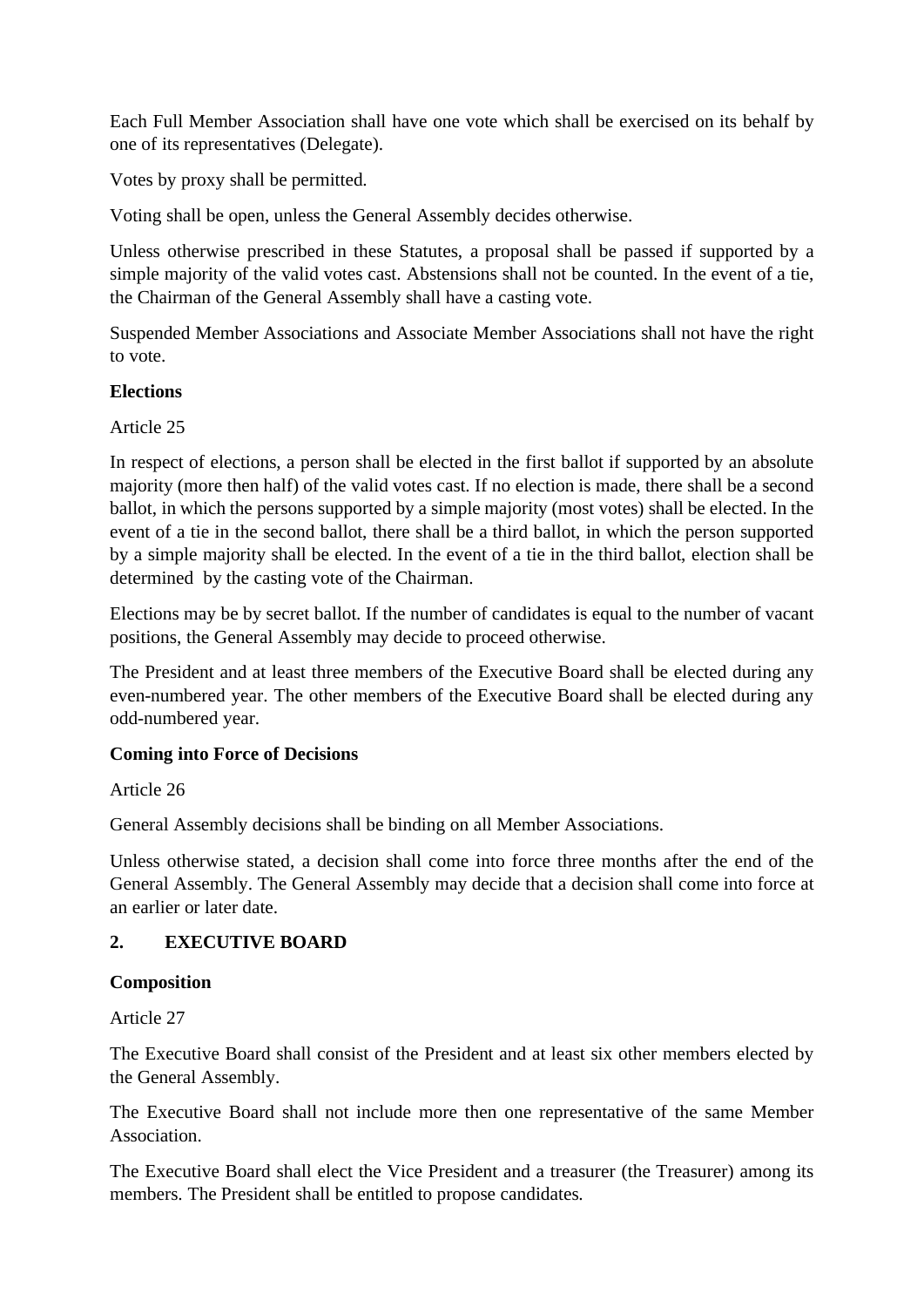# **Term of Office**

# Article 28

The term of office of the President and members of the Executive Board shall be two years. Three members, or three members and the President, shall be elected every year. All members are eligible for re-election.

The term of office of the President and members of the Executive Board starts at the close of the General Assembly at which they are elected and ends at the close of the General Assembly at which their successors are elected.

If a vacancy occurs, the next General Assembly shall elect a replacement for the remaining term of office.

# **Powers of the Executive Board**

Article 29

The Executive Board shall have the power to adopt regulations and make decisions on all matters which do not fall within the legal or statutory jurisdiction of the General Assembly or another Organ.

The Executive Board shall manage the WBGF, except to the extent that it has delegated such management, or unless such management has been delegated by the Statutes to the President or the Administration.

# **Duties of the Executive Board**

Article 30

The Executive Board shall have the following untransferable and irrevocable duties:

- a) overall control of the WBGF and the issue of necessary instructions;
- b) definition of organisational structure;
- c) form and supervision of book-keeping;
- d) appointment of the General Secretary and a deputy general secretary (the Deputy General Secretary) upon proposal of the President;
- e) dismissal of the General Secretary and Deputy General Secretary upon proposal of the President or by a decision supported by two-thirds or more of all members of the Executive Board;
- f) overall supervision of the Administration, including the General Secretary and Deputy General Secretary, especially in terms of observance of laws, the Statutes, regulations and orders;
- g) approval of the annual business plan of the Administration;
- h) compilation of a written report for presentation to the General Assembly;
- i) examination of the Administration's report to the General Assembly;
- j) appointment of members, if a vacancy occurs on the Executive Board until the next General Assembly.

The Executive Board may delegate the preparation and implementation of its decisions or the supervision of business to to one or more of its members.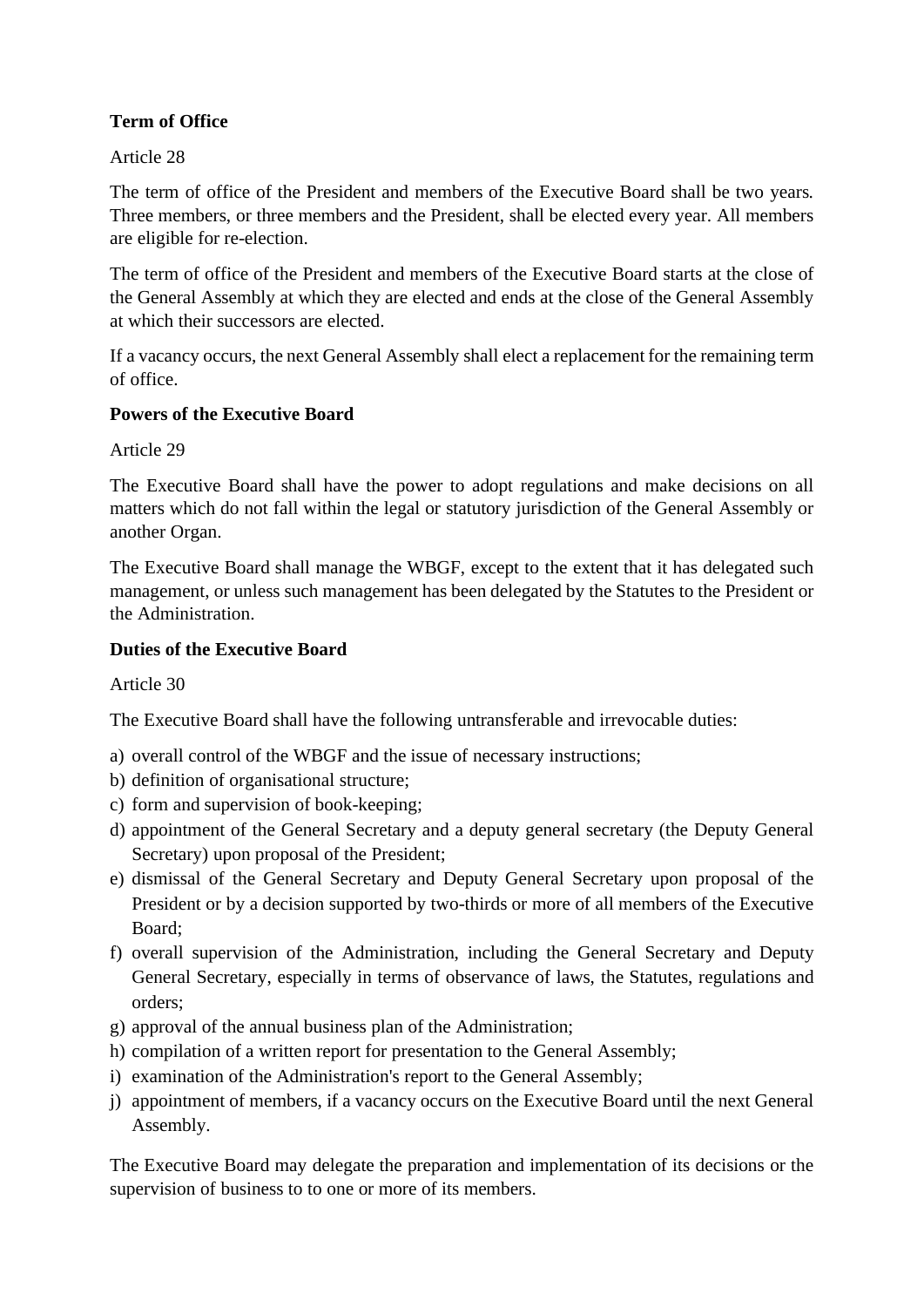# **Delegation of Management**

# Article 31

In accordance with a set of organisation regulations issued by it, the Executive Board shall be authorised to delegate management, either fully or partially, to the President, to one or more of its members, and/or to the Administration.

This set of organisational regulations shall govern the management, define the necessary posts, outline the corresponding duties and govern reporting.

For the avoidance of doubt, the Administration (which shall include any treasury or accounting functions) may be carried out by suitable individuals appointed by the Executive Board.

# **Freequency of Meetings and Quorums**

Article 32

The Executive Board shall as a general rule meet once every month. It shall be convened by the President. At the request of at least four voting members, the President shall convene a meeting of the Executive Board within two weeks of such a request being made. The President may invite third parties to attend meetings in an advisory capacity.

The Executive Board shall have a quorum of more then half of its voting members, including the President or, in his absence, the Vice President.

Decisions of the Executive Board shall come into immediate force, unless the Executive Board decides otherwise.

For the avoidance of doubt, any meetings may take place remotely.

# **Voting and Elections Procedures, Minutes**

Article 33

Unless decided otherwise, a decision shall be made in elections and votes if supported by more then half of the votes cast by the voting members present. In the event of a tie in votes or elections, the President shall have the casting vote. Votes shall be open unless the Executive Board decides otherwise.

Minutes of all business conducted at a meeting shall be taken. The minutes shall be sent to all members of the Executive Board before the next meeting.

For the avoidance of doubt, any voting may take place remotely including by way of online poll as deemed appropriate by the Executive Board.

# **Suspension of Members of the Executive Board and other Organs, as well as Removal of Members of other Committees**

Article 34

The Executive Board may suspend a member of the Executive Board or a member of another Organ, until the next Ordinary General Assembly where it considers such person to have commited a gross dereliction of duty or an act of improper conduct.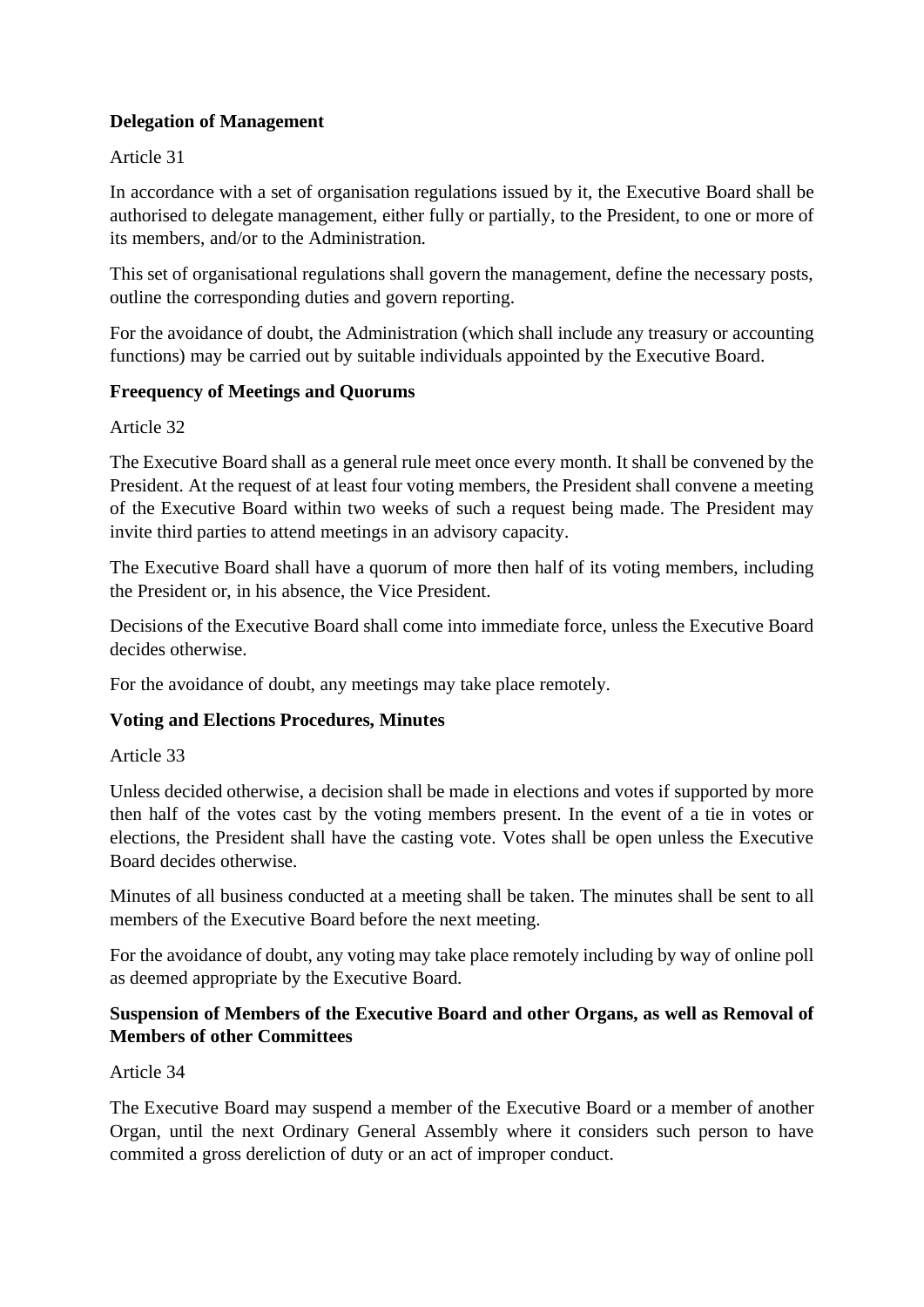The Executive Board may remove from office a member of any committee, and appoint a replacement for the remaining period of the term of office where it considers that person to have commited a gross dereliction of duty or an act of improper conduct.

Such decisions shall be made if supported by at least half of all voting members of the Executive Board. A member of the Executive Board affected by the decision shall not be entitled to take part in the deliberations or vote.

# **Committees**

Article 35

The Executive Board can establish working bodies and committees for particular domains.

By a decision on the establishment of working bodies and committees, the Executive Board shall specify the composition, scope and method of work of the working bodies and committees.

For specific actions and tasks, the Executive Board may appoint an individual.

# **3. PRESIDENT**

# **Powers and Duties of the President**

Article 36

The President shall represent the WBGF.

The President shall chair the General Assembly, as well as meetings of the Executive Board.

In the event of a tie in any vote, the President shall have the casting vote.

The President is responsible for:

- relations between the WBGF and its Member Associations
- relations between the WBGF and political bodies and international organisations
- implementing the decisions of the General Assembly and the Executive Board through the Administration
- supervising the work of the Administration.

In carrying out these responsibilites, the President shall consult with the Executive Board.

In the absence of the President, the Vice President shall assume his powers and duties.

# **Mandate and candidates**

Article 37

The mandate of the President shall be two years.

A candidate for the president can be proposed by every full member or a delegate in the General Assembly.

# **Treasurer**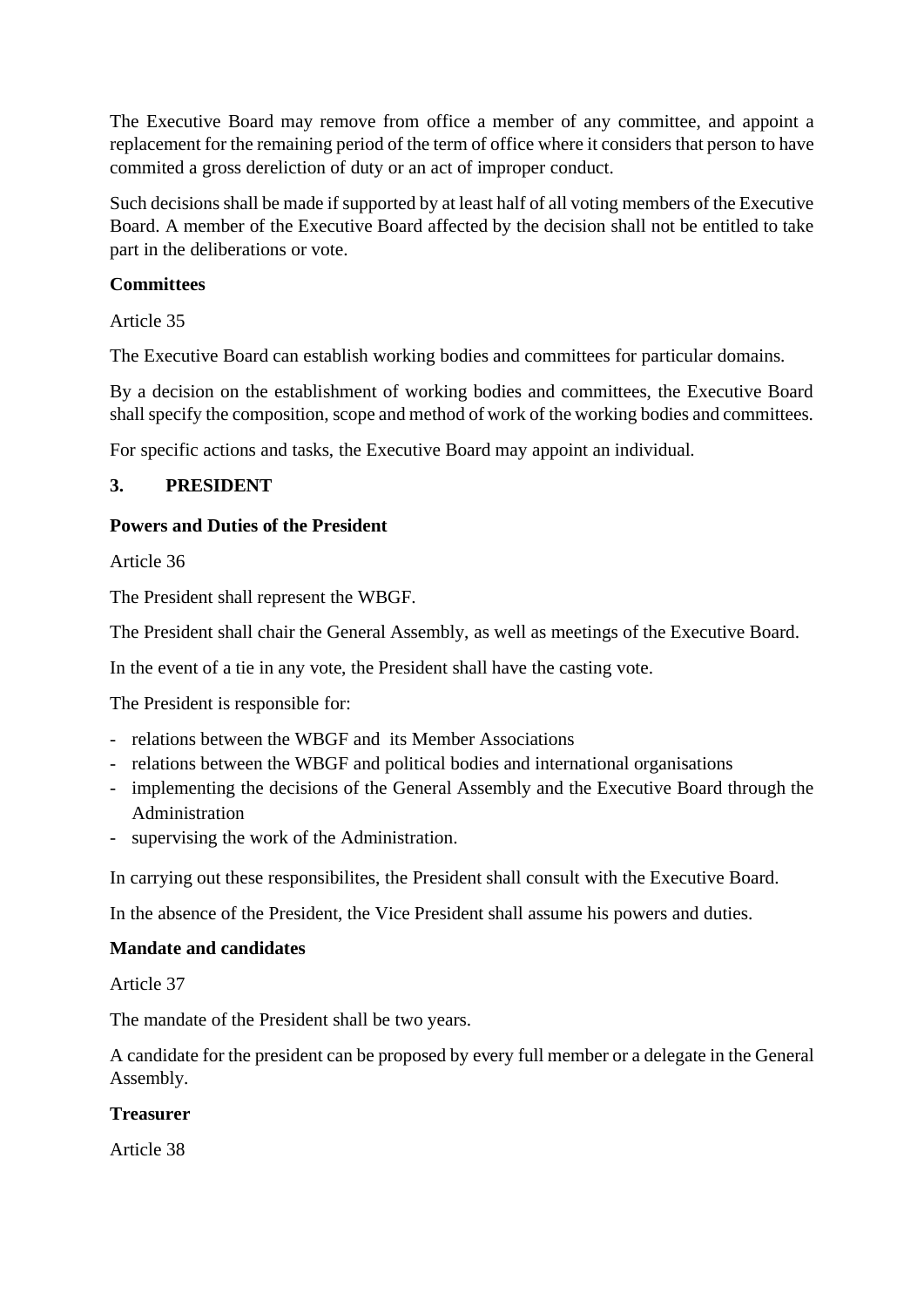The Treasurer shall take care of all activities related to material and financial operations of the WBGF, including observance of any local legal requirements relating to accounting.

The Treasurer shall submit an annual report on his work to the General Assembly.

# **Administration – Duties of the General Secretary**

# Article 39

The General Secretary shall be responsible for the organisation, management and direction of the Administration.

The following duties in particular shall be delegated to the General Secretary:

- representation of the WBGF, as delegated by the WBGF President
- appointment and dismissal of staff of the Administration
- submission of annual business plan
- compilation of a written report for presentation to the Ordinary General Assembly
- drawing up estimate for income and expenditure
- initation of expenditure within the framework of the budget
- coordinate activities with the members, monitor their activities
- harmonise material and other work conditions and provide that the activities and tasks are performed in time and quality in line with decisions, conclusions and work programme of the WBGF and its bodies,
- prepare sessions of the General Assembly and Executive Board with the President,

Further duties of the Administration shall be defined by the Executive Board in detail.

The General Secretary may delegate his duties to the Deputy General Secretary. Such duties shall be defined in regulations to be approved by the Executive Board.

# **Appointment, Meetings**

# Article 41

The Executive Board shall appoint the General Secretary and the Deputy General Secretary.

The General Secretary and the Deputy General Secretary shall attend the meetings of General Assembly, the Executive Boards and committees, and take an advisory part in the deliberations. The General Secretary may be represented by the Deputy General Secretary.

# Article 42

The General Secretary shall have the right and obligation to participate in the work of all the bodies of the WBGF.

In case he should identify irregularity in the work of the bodies of the WBGF, the General Secretary shall warn them and indicate the need to eliminate the irregularity, and in case the warned body should persist on the adopted act, the General Secretary shall be obliged to report this to the General Assembly.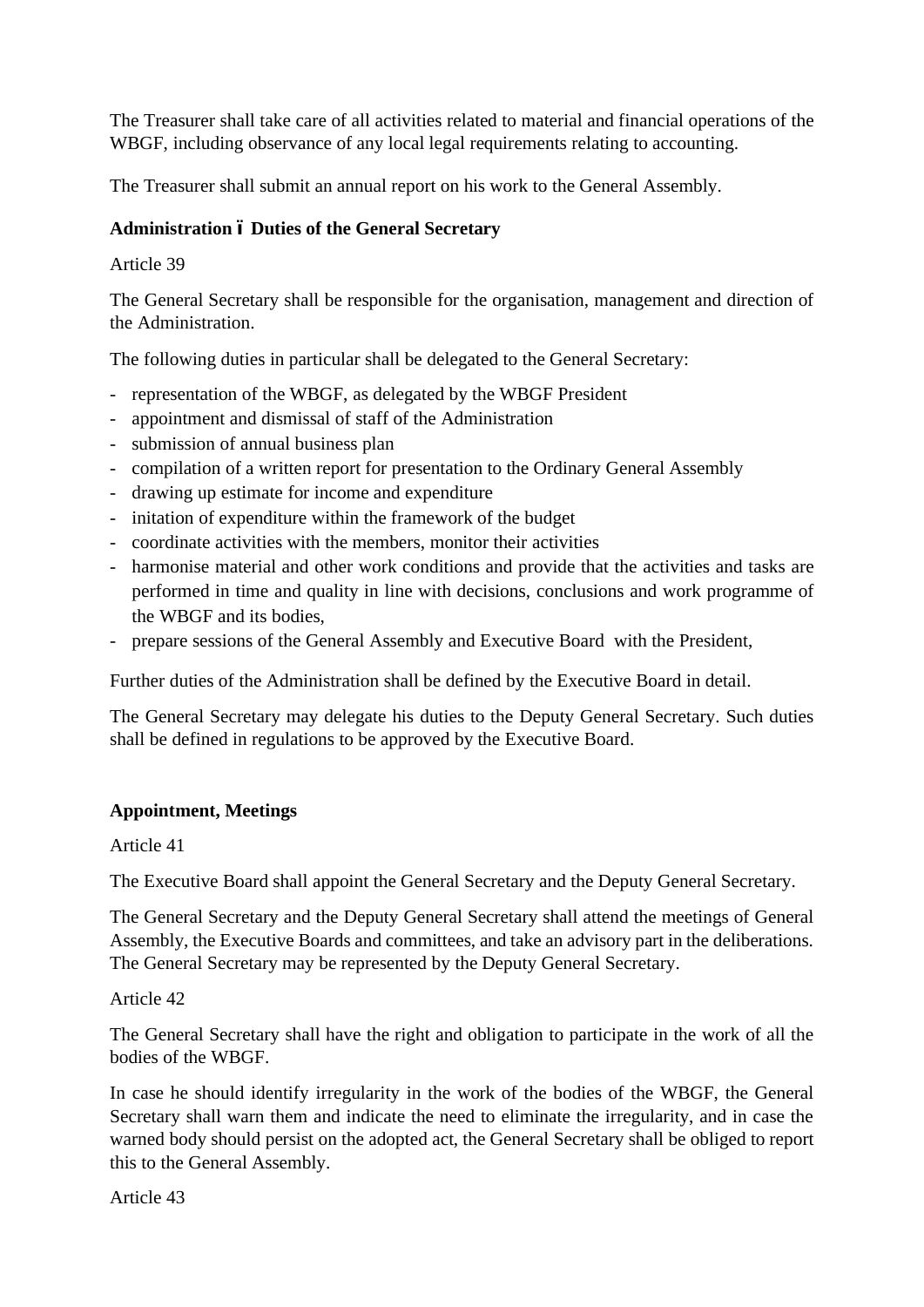The General Secretary shall be independent in his work. For his work, he shall be responsible to the Executive Board and President of the WBGF.

Article 44

The General Secretary can be relieved of duty due to an identified lack of knowledge and skills for performing the function of the General Secretary, failure to implement decisions of the Executive Board and other bodies, unlawful and irregular work, abuse of function and in other instances when his work or omissions caused significant damage or disturbed the fulfilment of the tasks of the WBGF. A decision on relieving of duty the General Secretary shall be made by the Executive Board upon a proposal by the President.

# **IV. RECALL OF MEMBERS OF FEDERATION BODIES**

Article 45

The General Assembly may recall members of the WBGF bodies if they negligently perform their obligations, fail to be present at the sessions or damage the WBGF in any way.

The mandate of a newly elected member of the bodies shall last until the expiration of the mandate of the person in whose place such member was elected.

# **V. MATERIAL AND FINANCIAL OPERATIONS**

Article 46

The assets of the WBGF shall include:

- 1. immovable property including any intellectual property rights
- 2. movable property
- 3. funds

4. any other property or other rights of the WBGF

# **Other Sources Pursuant to Law and Regulations.**

Article 47

Revenue and expenditures of the WBGF shall be determined by the financial plan.

The Executive Board shall appoint a legal or physical person to manage the accounting and financial operations of the WBGF.

An annual report on material and financial operations shall be submitted by the President to the Assembly for discussion and approval.

Article 48

The WBGF shall keep business books and develop financial reports pursuant to regulations governing the accounting procedures of non-profit organisations.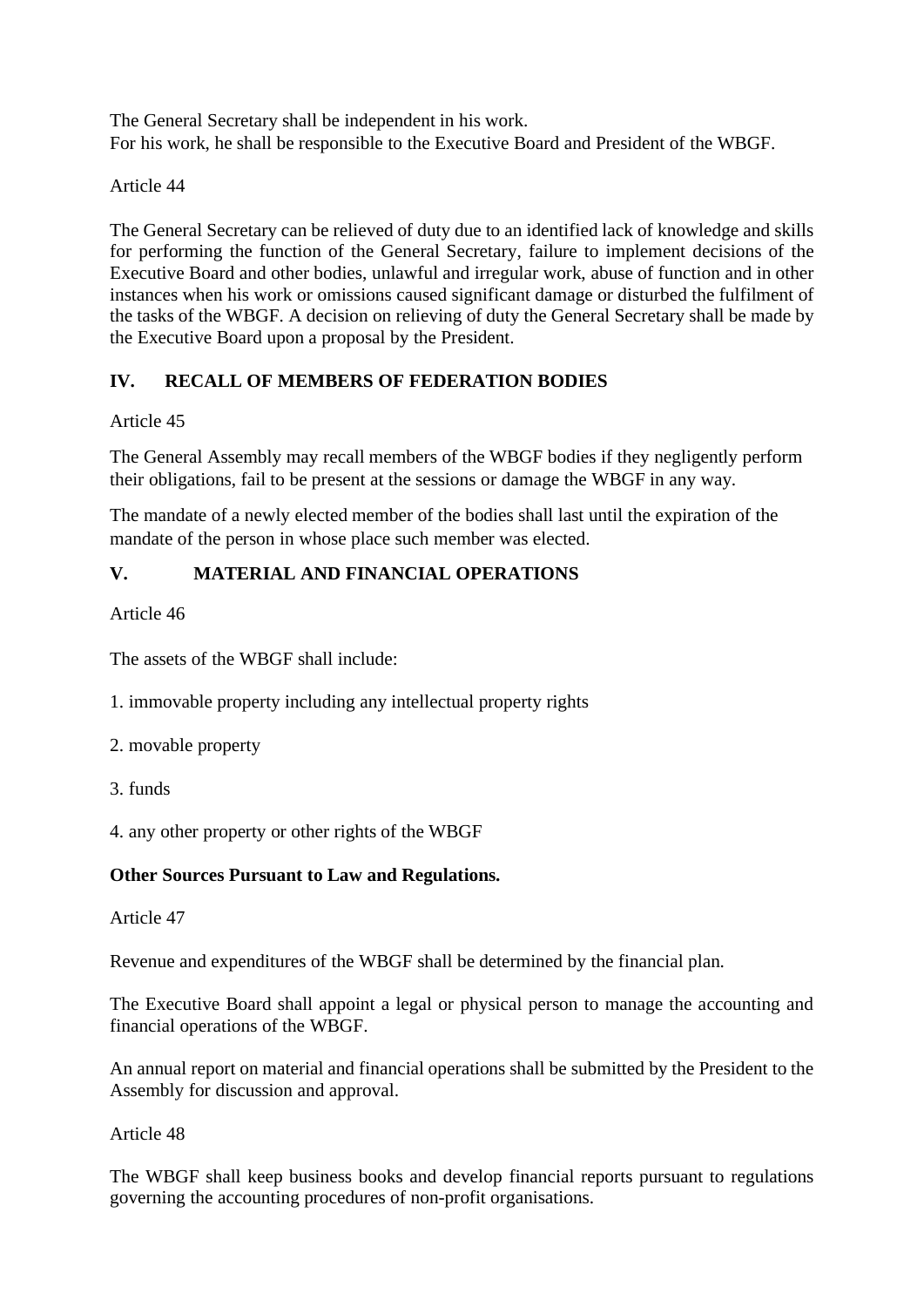# **VI. Arbitration Court**

# Article 49

 $(1)$  An internal arbitration court (the  $\tilde{o}$ Arbitration Court $\tilde{o}$ ) shall be appointed to settle all disputes concerning the association. It is an "arbitration institution" in the sense of the Austrian Association Act ( $\tilde{\text{o}}$ Vereinsgesetz $\tilde{\text{o}}$ ) 2002 and not an arbitration court according to §§ 577 ff ZPO ( $\delta$ Zivilporzessordnung $\ddot{\mathrm{o}}$  Austrian Code of Civil Procedure ).

(2) The Arbitration Court shall be composed of at least three Executive Board members ( $\delta$ Arbitrators $\ddot{\text{o}}$ ). It shall be formed in such a way that one party to the dispute nominates a member as Arbitrator in writing to the Executive Board. Upon request by the Executive Board within seven days, the other party to the dispute shall nominate a member as Arbitrator within 14 days. After notification by the Executive Board within seven days, the Arbitrators nominated shall elect a third Executive Board member as chairman of the Arbitration Court within a further 14 days. In the event of a tie, the nominees shall be decided by lot. The members of the Arbitration Court must be independent of the matter in dispute.

(3) The Arbitration Court shall reach its decision by a simple majority of votes after hearing both sides and taking into account any relevant information it deems appropriate. Any decision reached by the Arbitration Court shall be final.

(4) In online tournaments, the tournament director makes all decisions in the first instance; in the event of an appeal, an arbitration panel consisting of at least 3 members of the WBIF Committee must make the final decision. The WBIF rules in English are the basis.

# **VII. Auditors**

Article 50

(1) Two auditors are elected by the General Assembly for a period of 2 years. Re-election is possible. The auditors must be independent to the subject of the audit.

(2) The auditors shall be responsible for the ongoing control of the business and the financial management of the association with regard to the accuracy of accounting and the use of any funds in accordance with these Statutes. The Executive Board shall submit the necessary documents to the auditors and provide them with the required information. The auditors shall report to the Executive Board.

(3) Legal transactions between auditors and the association require the approval of the General Assembly.

# **VIII. TERMINATION OF THE WBGF**

Article 51

The WBGF shall terminate its activities if such decision is made by the General Assembly by at least three quarters of the votes of the total number of the members of the General Assembly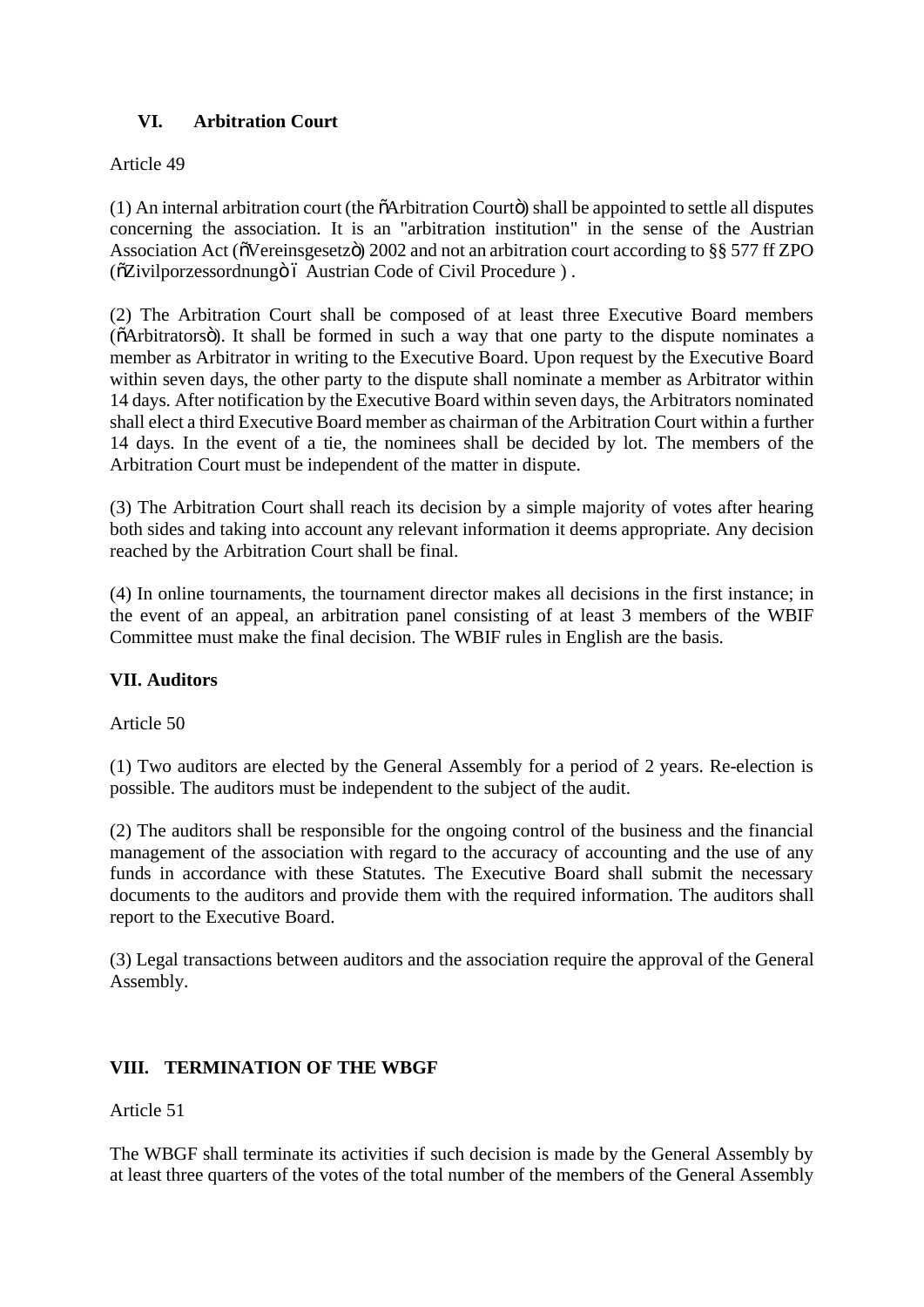entitled to vote upon a discussion, or based on any relevant law or other regulations governing such matters.

In case of the termination of the WBGF, the remaining assets of the WBGF shall be allocated to organisations with similar objectives.

# **IX. PUBLIC NATURE OF ACTIVITIES**

Article 52

The activities of the WBGF shall be public.

The public nature of the activities shall be obtained by:

- the timely provision of discussion materials to the members of the WBGF bodies and other invited and interested persons

- informing the public press and other public media on convening sessions

- informing the public about the activities and business operations of the WBGF through the media and in press conferences

- any other means

Exceptionally, when required by the agenda contents, sessions of the Executive Board and other bodies of the WBGF may be closed to the public.

# **X. ACKNOWLEDGEMENTS AND AWARDS**

Article 53

The WBGF shall present recognitions and awards in the honour of outstanding contributions to the development of backgammon at a global level.

The Executive Board shall present awards and recognitions by its decision, based on awards and recognitions determined by the Executive Board in consultation with, and on behalf of, the General Assembly.

# **XI. INTERIM AND FINAL PROVISIONS**

#### Article 54

The Statutes may only be changed and adopted by the General Assembly, by a majority vote of the members of the General Assembly.

#### Article 55

Interpretation of the provisions of these Statutes shall be provided by the General Assembly.

Interpretation of other acts shall be provided by the Executive Board.